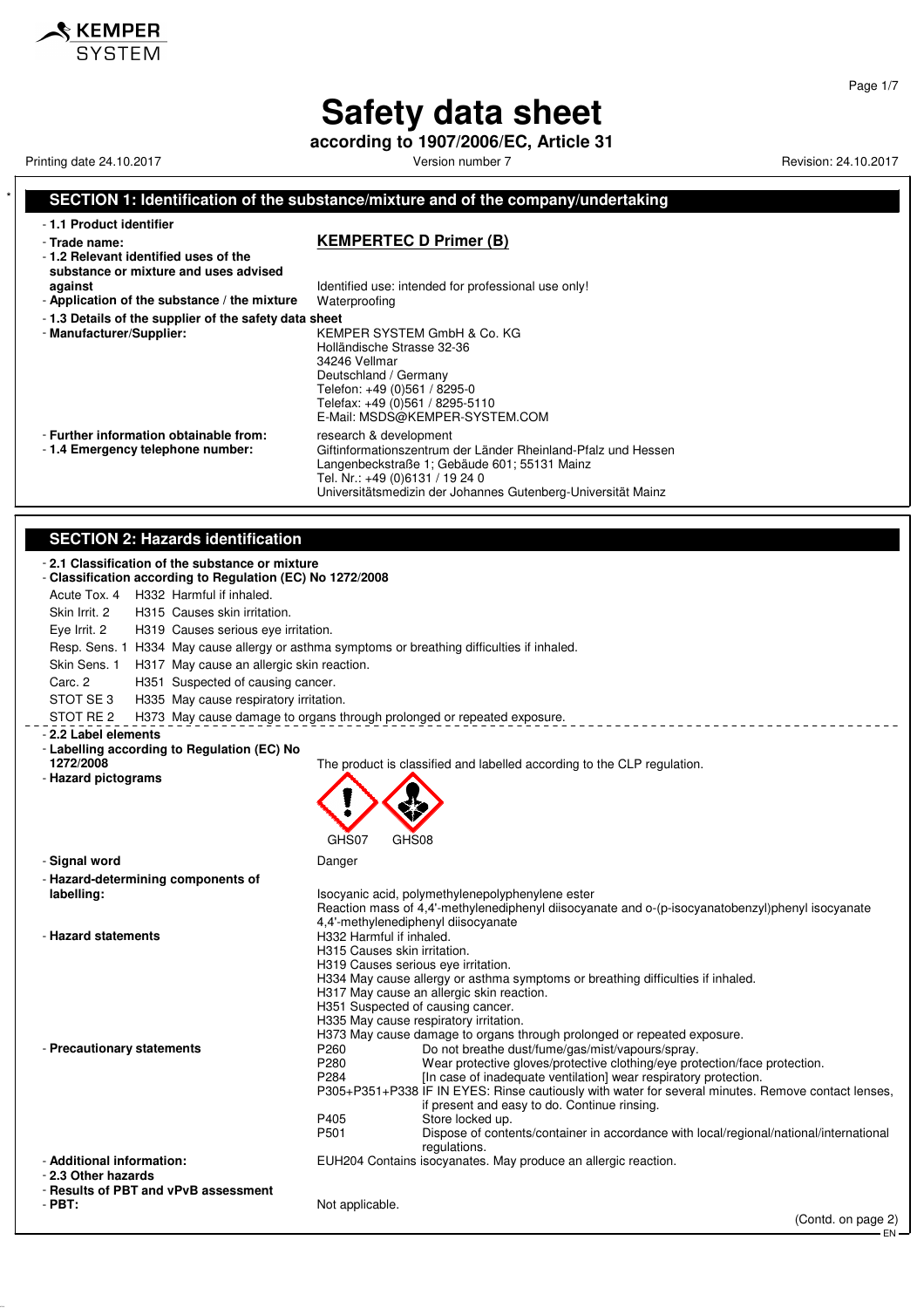

**according to 1907/2006/EC, Article 31**

Printing date 24.10.2017 **Printing date 24.10.2017** Version number 7 Revision: 24.10.2017

**KEMPER**<br>SYSTEM

**Trade name: KEMPERTEC D Primer (B)**

- **vPvB:** Not applicable.

#### (Contd. of page 1)

**SECTION 3: Composition/information on ingredients**

- **3.2 Chemical characterisation: Mixtures**

| Description: |
|--------------|
|              |

Mixture: consisting of the following components.

| - Dangerous components:   |                                                                                                                                                             |             |
|---------------------------|-------------------------------------------------------------------------------------------------------------------------------------------------------------|-------------|
| CAS: 9016-87-9            | Isocyanic acid, polymethylenepolyphenylene ester                                                                                                            | 50-100%     |
| EC number: 618-498-9      | Resp. Sens. 1, H334; Carc. 2, H351; STOT RE 2, H373; Acute Tox. 4, H332; Skin Irrit. 2, H315; Eye Irrit. 2,<br>H319; Skin Sens. 1, H317; STOT SE 3, H335    |             |
| EC number: 905-806-4      | Reaction mass of 4,4'-methylenediphenyl diisocyanate and o-(p-isocyanatobenzyl)phenyl isocyanate                                                            | 10-12.5%    |
| Reg.nr.: 01-2119457015-45 | Fresp. Sens. 1, H334; Carc. 2, H351; STOT RE 2, H373; Acute Tox. 4, H332; Skin Irrit. 2, H315; Eye Irrit. 2, 1<br>H319; Skin Sens. 1, H317; STOT SE 3, H335 |             |
| CAS: 101-68-8             | 4.4'-methylenediphenyl diisocyanate                                                                                                                         | $2.5 - 10%$ |
| EINECS: 247-714-0         | Resp. Sens. 1, H334; Carc. 2, H351; STOT RE 2, H373; Acute Tox. 4, H332; Skin Irrit. 2, H315; Eye Irrit. 2,                                                 |             |
|                           | Index number: 615-005-00-9 H319; Skin Sens. 1, H317; STOT SE 3, H335                                                                                        |             |
| Reg.nr.: 01-2119457014-47 |                                                                                                                                                             |             |
| - Additional information: | For the wording of the listed hazard phrases refer to section 16.                                                                                           |             |

### **SECTION 4: First aid measures**

| -4.1 Description of first aid measures    |                                                                                                         |
|-------------------------------------------|---------------------------------------------------------------------------------------------------------|
| - General information:                    | Immediately remove any clothing soiled by the product.                                                  |
|                                           | Symptoms of poisoning may even occur after several hours; therefore medical observation for at least 48 |
|                                           | hours after the accident.                                                                               |
|                                           | Do not leave affected persons unattended.                                                               |
|                                           | Personal protection for the First Aider.                                                                |
|                                           | Take affected persons out of danger area and lay down.                                                  |
| - After inhalation:                       | In case of unconsciousness place patient stably in side position for transportation.                    |
|                                           | Supply fresh air; consult doctor in case of complaints.                                                 |
| - After skin contact:                     | Immediately wash with water and soap and rinse thoroughly.                                              |
|                                           | Seek medical treatment in case of complaints.                                                           |
| - After eye contact:                      | Rinse opened eye for several minutes under running water. If symptoms persist, consult a doctor.        |
|                                           | Protect unharmed eye.                                                                                   |
| - After swallowing:                       | If symptoms persist consult doctor.                                                                     |
| -4.2 Most important symptoms and effects, |                                                                                                         |
| both acute and delayed                    | No further relevant information available.                                                              |
| -4.3 Indication of any immediate medical  |                                                                                                         |

**attention and special treatment needed** No further relevant information available.

| <b>SECTION 5: Firefighting measures</b>                      |                                                                                                      |
|--------------------------------------------------------------|------------------------------------------------------------------------------------------------------|
| -5.1 Extinguishing media<br>- Suitable extinguishing agents: | CO2, powder or water spray. Fight larger fires with water spray or alcohol resistant foam.           |
| -5.2 Special hazards arising from the                        | Use fire extinguishing methods suitable to surrounding conditions.                                   |
| substance or mixture                                         | Carbon monoxide (CO)<br>Nitrogen oxides (NOx)                                                        |
| -5.3 Advice for firefighters                                 | Formation of toxic gases is possible during heating or in case of fire.                              |
| - Protective equipment:                                      | Mouth respiratory protective device.<br>Do not inhale explosion gases or combustion gases.           |
| - Additional information                                     | Dispose of fire debris and contaminated fire fighting water in accordance with official regulations. |

### **SECTION 6: Accidental release measures**

| -6.1 Personal precautions, protective |                                                                                      |
|---------------------------------------|--------------------------------------------------------------------------------------|
| equipment and emergency procedures    | Wear protective equipment. Keep unprotected persons away.                            |
|                                       | Ensure adequate ventilation                                                          |
|                                       | Avoid contact with skin and eyes                                                     |
| -6.2 Environmental precautions:       | Inform respective authorities in case of seepage into water course or sewage system. |
|                                       | Prevent from spreading (e.g. by damming-in or oil barriers).                         |
|                                       | Do not allow to enter sewers/ surface or ground water.                               |

Page 2/7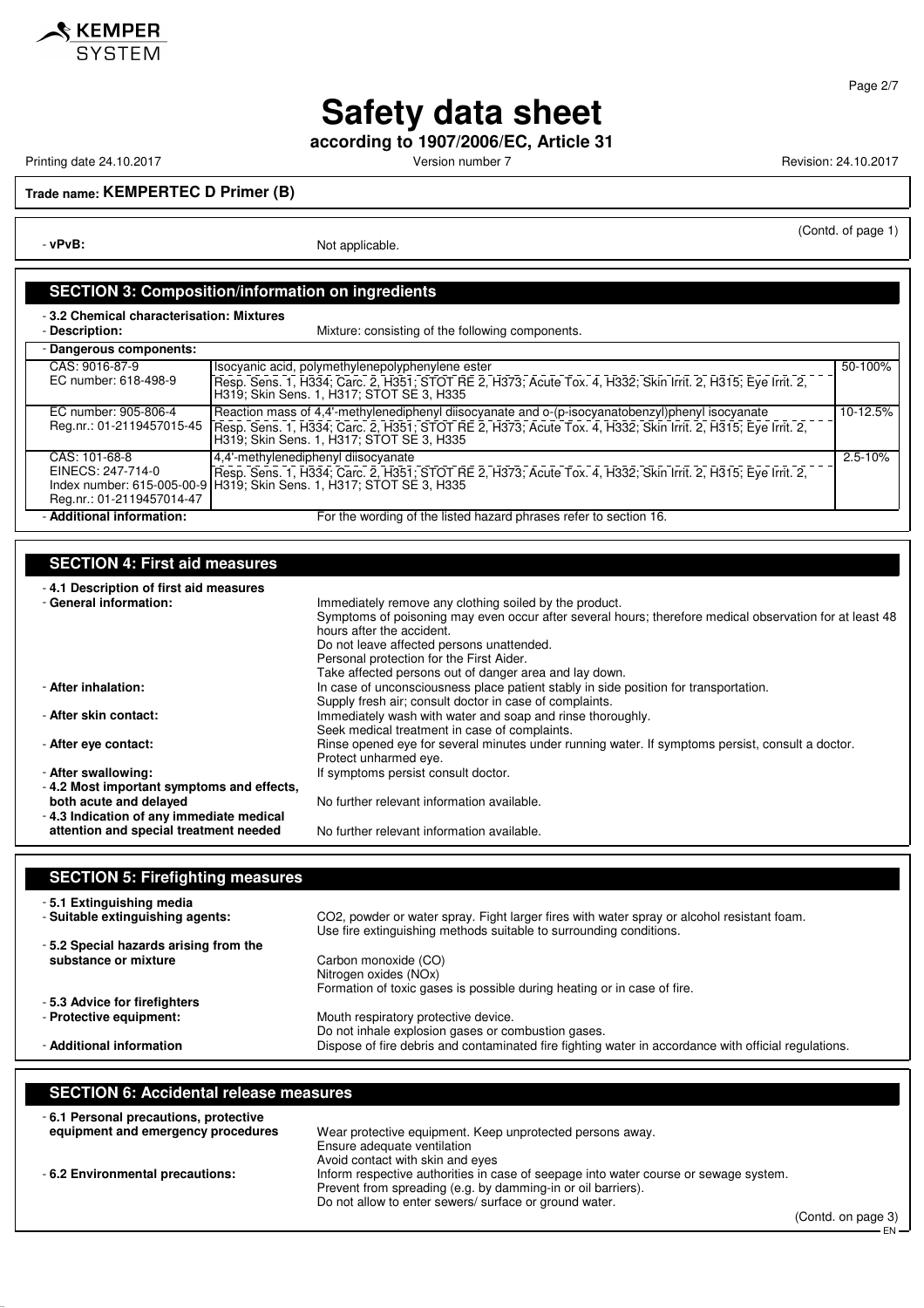

**according to 1907/2006/EC, Article 31**

Printing date 24.10.2017 **Printing date 24.10.2017** Version number 7 Revision: 24.10.2017

### **Trade name: KEMPERTEC D Primer (B)**

(Contd. of page 2)

| -6.3 Methods and material for containment |                                                                                                  |
|-------------------------------------------|--------------------------------------------------------------------------------------------------|
| and cleaning up:                          | Absorb with liquid-binding material (sand, diatomite, acid binders, universal binders, sawdust). |
|                                           | Dispose contaminated material as waste according to item 13.                                     |
|                                           | Do not flush with water or aqueous cleansing agents                                              |
| -6.4 Reference to other sections          | See Section 7 for information on safe handling.                                                  |
|                                           | See Section 8 for information on personal protection equipment.                                  |
|                                           | See Section 13 for disposal information.                                                         |

|                                                                                                                                                                                                                                                                                                | <b>SECTION 7: Handling and storage</b>                                                                    |                                                                                                                                                   |  |
|------------------------------------------------------------------------------------------------------------------------------------------------------------------------------------------------------------------------------------------------------------------------------------------------|-----------------------------------------------------------------------------------------------------------|---------------------------------------------------------------------------------------------------------------------------------------------------|--|
|                                                                                                                                                                                                                                                                                                | - 7.1 Precautions for safe handling                                                                       | Store in cool, dry place in tightly closed receptacles.<br>Ensure good ventilation/exhaustion at the workplace.<br>Prevent formation of aerosols. |  |
|                                                                                                                                                                                                                                                                                                | -7.2 Conditions for safe storage, including any incompatibilities                                         |                                                                                                                                                   |  |
| - Storage:                                                                                                                                                                                                                                                                                     |                                                                                                           |                                                                                                                                                   |  |
| receptacles:                                                                                                                                                                                                                                                                                   | - Requirements to be met by storerooms and                                                                | Store only in the original receptacle.                                                                                                            |  |
|                                                                                                                                                                                                                                                                                                | - Information about storage in one common                                                                 |                                                                                                                                                   |  |
| storage facility:                                                                                                                                                                                                                                                                              |                                                                                                           | Store away from foodstuffs.                                                                                                                       |  |
|                                                                                                                                                                                                                                                                                                | - Further information about storage                                                                       |                                                                                                                                                   |  |
| conditions:                                                                                                                                                                                                                                                                                    |                                                                                                           | Recommended storage temperature: 10-30 °C<br>Protect from frost.                                                                                  |  |
|                                                                                                                                                                                                                                                                                                |                                                                                                           | Store in dry conditions.                                                                                                                          |  |
|                                                                                                                                                                                                                                                                                                |                                                                                                           | Keep container tightly sealed.                                                                                                                    |  |
|                                                                                                                                                                                                                                                                                                | - 7.3 Specific end use(s)                                                                                 | No further relevant information available.                                                                                                        |  |
|                                                                                                                                                                                                                                                                                                |                                                                                                           |                                                                                                                                                   |  |
|                                                                                                                                                                                                                                                                                                | <b>SECTION 8: Exposure controls/personal protection</b>                                                   |                                                                                                                                                   |  |
|                                                                                                                                                                                                                                                                                                | - Additional information about design of                                                                  |                                                                                                                                                   |  |
| technical facilities:                                                                                                                                                                                                                                                                          |                                                                                                           | No further data; see item 7.                                                                                                                      |  |
|                                                                                                                                                                                                                                                                                                | - 8.1 Control parameters                                                                                  |                                                                                                                                                   |  |
|                                                                                                                                                                                                                                                                                                |                                                                                                           | - Ingredients with limit values that require monitoring at the workplace:                                                                         |  |
|                                                                                                                                                                                                                                                                                                | 9016-87-9 Isocyanic acid, polymethylenepolyphenylene ester                                                |                                                                                                                                                   |  |
|                                                                                                                                                                                                                                                                                                | WEL Short-term value: 0.07 mg/m <sup>3</sup><br>Long-term value: $0.02$ mg/m <sup>3</sup><br>Sen; as -NCO |                                                                                                                                                   |  |
|                                                                                                                                                                                                                                                                                                | 101-68-8 4,4'-methylenediphenyl diisocyanate                                                              |                                                                                                                                                   |  |
| WEL Short-term value: 0.07 mg/m <sup>3</sup><br>Long-term value: $0.02$ mg/m <sup>3</sup><br>Sen: as -NCO                                                                                                                                                                                      |                                                                                                           |                                                                                                                                                   |  |
| - DNELs                                                                                                                                                                                                                                                                                        |                                                                                                           |                                                                                                                                                   |  |
|                                                                                                                                                                                                                                                                                                |                                                                                                           | Reaction mass of 4,4'-methylenediphenyl diisocyanate and o-(p-isocyanatobenzyl)phenyl isocyanate                                                  |  |
| Dermal                                                                                                                                                                                                                                                                                         | Acute - systemic effects                                                                                  | 50 mg/kg (worker)                                                                                                                                 |  |
|                                                                                                                                                                                                                                                                                                | Acute - local effects                                                                                     | 28.7 mg/cm <sup>2</sup> (worker)                                                                                                                  |  |
|                                                                                                                                                                                                                                                                                                | Inhalative Acute - systemic effects                                                                       | $0.1$ mg/m <sup>3</sup> (worker)                                                                                                                  |  |
|                                                                                                                                                                                                                                                                                                | Acute - local effects                                                                                     | 0.1 mg/m <sup>3</sup> (worker)                                                                                                                    |  |
|                                                                                                                                                                                                                                                                                                | Long term - systemic effects 0.05 mg/m <sup>3</sup> (worker)                                              |                                                                                                                                                   |  |
|                                                                                                                                                                                                                                                                                                |                                                                                                           | 25 mg/m <sup>3</sup> (consumer)                                                                                                                   |  |
|                                                                                                                                                                                                                                                                                                | Long term - local effects                                                                                 | $0.05$ mg/m <sup>3</sup> (worker)                                                                                                                 |  |
|                                                                                                                                                                                                                                                                                                | - 8.2 Exposure controls<br>- Personal protective equipment:                                               |                                                                                                                                                   |  |
| - General protective and hygienic measures:<br>The usual precautionary measures are to be adhered to when handling chemicals.<br>Keep away from foodstuffs, beverages and feed.<br>Immediately remove all soiled and contaminated clothing<br>Wash hands before breaks and at the end of work. |                                                                                                           |                                                                                                                                                   |  |

- **Respiratory protection:** When used properly and under normal conditions, breathing protection is not required.

Use suitable respiratory protective device in case of insufficient ventilation. Filter A/P2

Avoid contact with the eyes and skin.

Respiratory protection - Gas filters and combination filters according to EN 141

(Contd. on page 4) EN

Page 3/7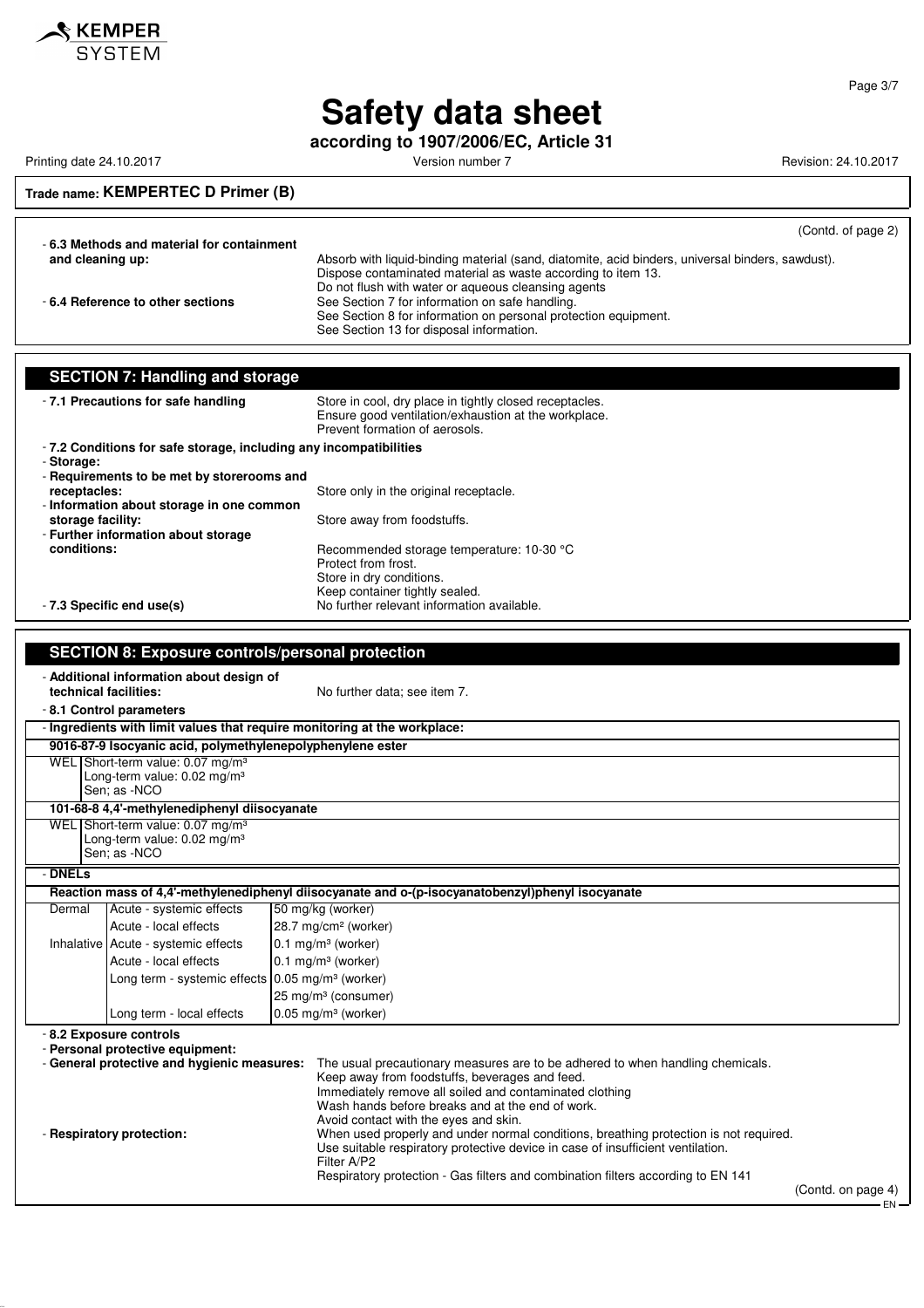

**according to 1907/2006/EC, Article 31**

Printing date 24.10.2017 **Printing date 24.10.2017** Version number 7 Revision: 24.10.2017

### **Trade name: KEMPERTEC D Primer (B)**

|                                              | (Contd. of page 3)                                                                                                                                                                                                                                                                                                                                                                   |
|----------------------------------------------|--------------------------------------------------------------------------------------------------------------------------------------------------------------------------------------------------------------------------------------------------------------------------------------------------------------------------------------------------------------------------------------|
| - Protection of hands:                       | Protective gloves                                                                                                                                                                                                                                                                                                                                                                    |
|                                              | Check protective gloves prior to each use for their proper condition.<br>Only use chemical-protective gloves with CE-labelling of category III.<br>The glove material has to be impermeable and resistant to the product/ the substance/ the<br>preparation.<br>Selection of the glove material on consideration of the penetration times, rates of diffusion<br>and the degradation |
| - Material of gloves                         | After use of gloves apply skin-cleaning agents and skin cosmetics.<br>Recommended materials:<br>Butyl rubber, BR<br>Recommended thickness of the material: $> 0.5$ mm<br>The selection of the suitable gloves does not only depend on the material, but also on further marks of                                                                                                     |
| - Penetration time of glove material         | quality and varies from manufacturer to manufacturer.<br>The determined penetration times according to EN 374 part III are not performed under practical<br>conditions. Therefore a maximum wearing time, which corresponds to 50% of the penetration time, is<br>recommended.                                                                                                       |
| - As protection from splashes gloves made of |                                                                                                                                                                                                                                                                                                                                                                                      |
| the following materials are suitable:        | Nitrile rubber, NBR<br>Recommended thickness of the material: $> 0.1$ mm<br>Penetration time (min.): <10                                                                                                                                                                                                                                                                             |
| - Eye protection:                            | Tightly sealed goggles                                                                                                                                                                                                                                                                                                                                                               |
| - Body protection:                           | Protective goggles and facial protection - Classification according to EN 166<br>Protective work clothing<br>Impervious protective clothing                                                                                                                                                                                                                                          |

#### **SECTION 9: Physical and chemical properties** - **9.1 Information on basic physical and chemical properties** - **General Information** - **Appearance:** Form: Fluid<br>**Colour:** Expansion of the Brown **Colour:**<br>Ddour: - **Odour:** slight musty

| - Odour threshold:                                                                                 | יויטוויו וועווט<br>Not determined.                                       |
|----------------------------------------------------------------------------------------------------|--------------------------------------------------------------------------|
| - pH-value:                                                                                        | Not determined.                                                          |
| - Change in condition<br>Melting point/freezing point:<br>Initial boiling point and boiling range: | Undetermined.<br>Undetermined.                                           |
| - Flash point:                                                                                     | 208 °C                                                                   |
| - Flammability (solid, gas):                                                                       | Not applicable.                                                          |
| - Ignition temperature:                                                                            |                                                                          |
| Decomposition temperature:                                                                         | Not determined.                                                          |
| - Auto-ignition temperature:                                                                       | Product is not selfigniting.                                             |
| - Explosive properties:                                                                            | Product does not present an explosion hazard.                            |
| - Explosion limits:<br>Lower:<br>Upper:                                                            | Not determined.<br>Not determined.                                       |
| - Density at 20 °C:<br>- Relative density<br>- Vapour density<br>- Evaporation rate                | 1.23 $g/cm^{3}$<br>Not determined.<br>Not determined.<br>Not determined. |
| - Solubility in / Miscibility with<br>water:                                                       | Not miscible or difficult to mix.<br>(Control on name 5)                 |

Page 4/7

(Contd. on page 5) EN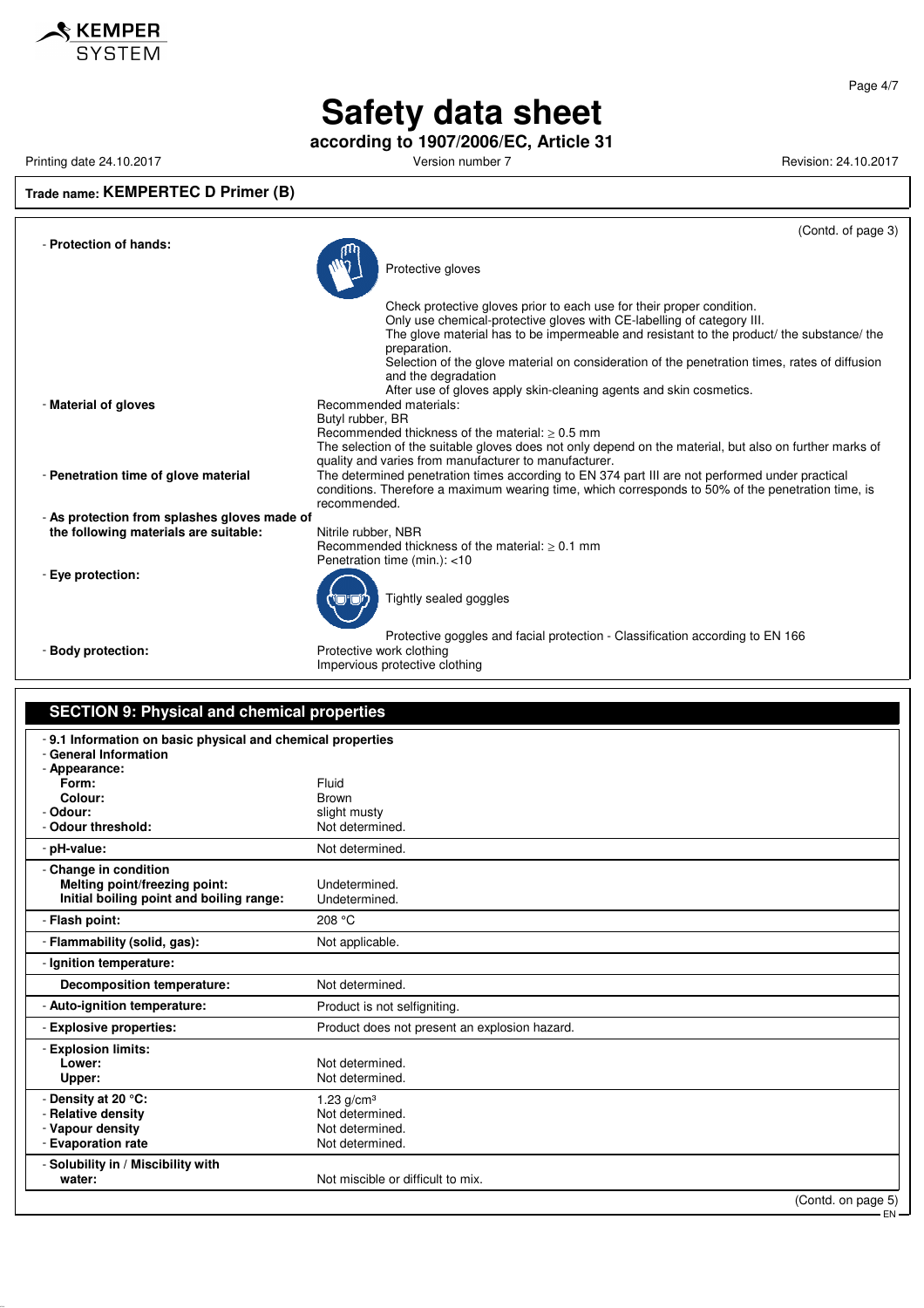

#### Page 5/7

EN

# **Safety data sheet**

**according to 1907/2006/EC, Article 31**

Printing date 24.10.2017 **Printing date 24.10.2017** Version number 7 Revision: 24.10.2017

**Trade name: KEMPERTEC D Primer (B)**

|                                                           | (Contd. of page 4)                                  |
|-----------------------------------------------------------|-----------------------------------------------------|
| - Partition coefficient: n-octanol/water:                 | Not determined.                                     |
| - Viscosity:<br>Dynamic at 23 °C:<br>Kinematic:           | 110 mPas<br>Not determined.                         |
| - Solvent content:<br>VOC (EC)<br>- 9.2 Other information | 2.50%<br>No further relevant information available. |

| <b>SECTION 10: Stability and reactivity</b>                                                            |                                                                                                                                                                                           |  |
|--------------------------------------------------------------------------------------------------------|-------------------------------------------------------------------------------------------------------------------------------------------------------------------------------------------|--|
| -10.1 Reactivity<br>-10.2 Chemical stability<br>- Thermal decomposition / conditions to be             | No further relevant information available.                                                                                                                                                |  |
| avoided:<br>-10.3 Possibility of hazardous reactions                                                   | No decomposition if used according to specifications.<br>Reacts with alcohols, amines, aqueous acids and alkalis.<br>Reacts with water.<br>Reacts with humid air.<br>Exothermic reaction. |  |
| -10.4 Conditions to avoid<br>-10.5 Incompatible materials:<br>- 10.6 Hazardous decomposition products: | No further relevant information available.<br>No further relevant information available.<br>Hydrocarbons<br>Carbon monoxide and carbon dioxide                                            |  |

Nitrogen oxides (NOx)

| <b>SECTION 11: Toxicological information</b>               |                                                            |                                                                                                  |
|------------------------------------------------------------|------------------------------------------------------------|--------------------------------------------------------------------------------------------------|
| -11.1 Information on toxicological effects                 |                                                            |                                                                                                  |
| - Acute toxicity                                           |                                                            | Harmful if inhaled.                                                                              |
| - LD/LC50 values relevant for classification:              |                                                            |                                                                                                  |
|                                                            | 9016-87-9 Isocyanic acid, polymethylenepolyphenylene ester |                                                                                                  |
| LD50<br>Oral                                               | $>10,000$ mg/kg (rat)                                      |                                                                                                  |
| LD50<br>Dermal                                             | $>9,400$ mg/kg (rabbit)                                    |                                                                                                  |
| Inhalative LC50/4 h 11 mg/l (ATE)                          |                                                            |                                                                                                  |
|                                                            |                                                            | Reaction mass of 4,4'-methylenediphenyl diisocyanate and o-(p-isocyanatobenzyl)phenyl isocyanate |
| LD50<br>Oral                                               | >10,000 mg/kg (rat)                                        |                                                                                                  |
| LD50<br>Dermal                                             | >9,400 mg/kg (rab)                                         |                                                                                                  |
| Inhalative LC50/4 h   11 mg/l (ATE)                        |                                                            |                                                                                                  |
|                                                            | 101-68-8 4,4'-methylenediphenyl diisocyanate               |                                                                                                  |
| Inhalative $LC50/4$ h 11 mg/l (ATE)                        |                                                            |                                                                                                  |
| - Primary irritant effect:                                 |                                                            |                                                                                                  |
| - Skin corrosion/irritation                                |                                                            | Causes skin irritation.                                                                          |
| - Serious eve damage/irritation                            |                                                            | Causes serious eye irritation.                                                                   |
| - Respiratory or skin sensitisation                        |                                                            | May cause allergy or asthma symptoms or breathing difficulties if inhaled.                       |
|                                                            |                                                            | May cause an allergic skin reaction.                                                             |
| - CMR effects (carcinogenity, mutagenicity                 |                                                            | Carc. 2                                                                                          |
| and toxicity for reproduction)<br>- Germ cell mutagenicity |                                                            | Based on available data, the classification criteria are not met.                                |
| - Carcinogenicity                                          |                                                            | Suspected of causing cancer.                                                                     |
| - Reproductive toxicity                                    |                                                            | Based on available data, the classification criteria are not met.                                |
| - STOT-single exposure                                     |                                                            | May cause respiratory irritation.                                                                |
| - STOT-repeated exposure                                   |                                                            | May cause damage to organs through prolonged or repeated exposure.                               |
| - Aspiration hazard                                        |                                                            | Based on available data, the classification criteria are not met.                                |
|                                                            |                                                            |                                                                                                  |

## **SECTION 12: Ecological information**

- **12.1 Toxicity**

| - Aquatic toxicity: |                                                            |                    |
|---------------------|------------------------------------------------------------|--------------------|
|                     | 9016-87-9 Isocyanic acid, polymethylenepolyphenylene ester |                    |
|                     | $LC50/96$ h $>1,000$ mg/l (fish)                           |                    |
|                     |                                                            | (Contd. on page 6) |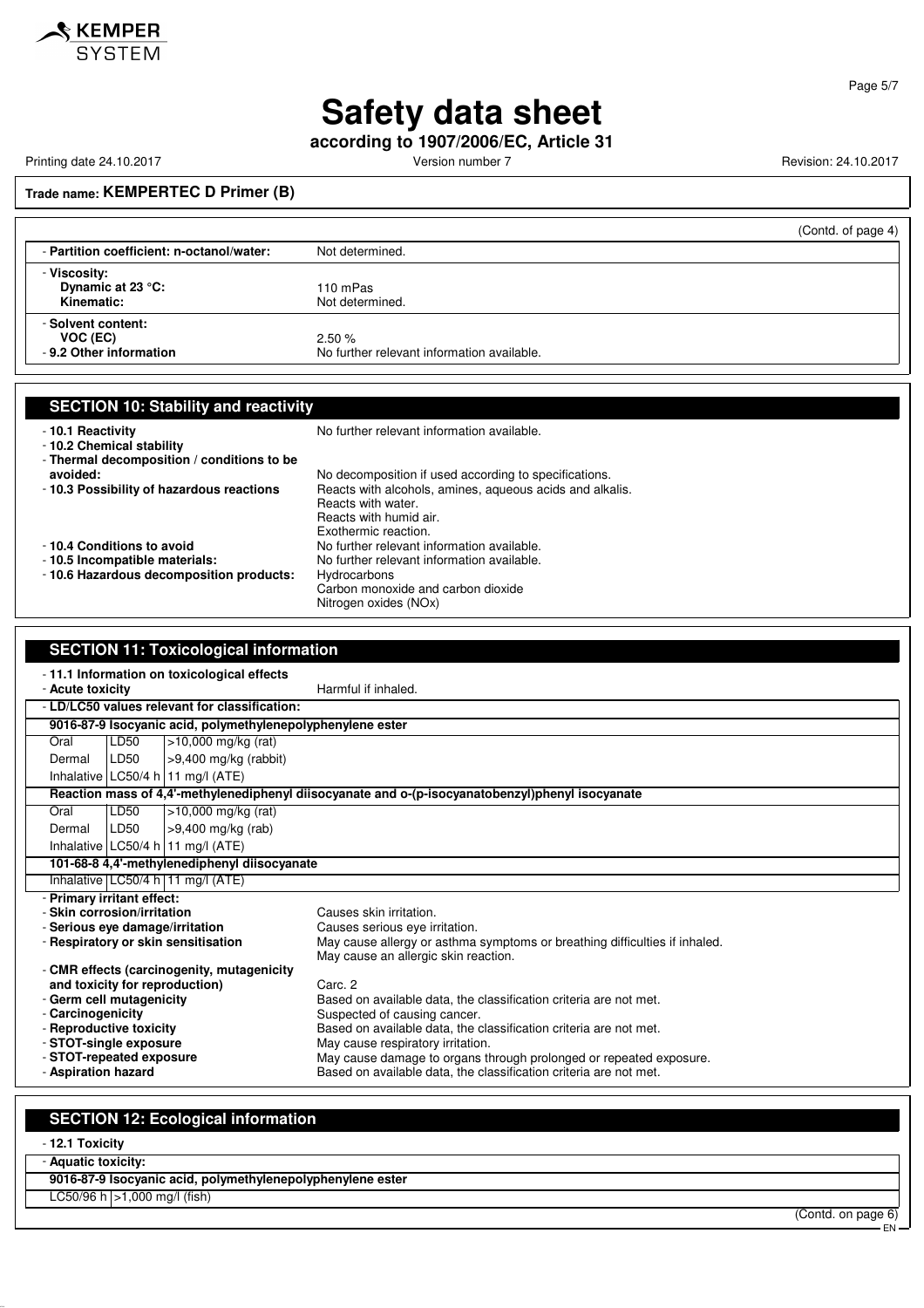

Printing date 24.10.2017 **Version number 7** Version number 7 Revision: 24.10.2017

**according to 1907/2006/EC, Article 31**

**Trade name: KEMPERTEC D Primer (B)**

|                                                                                   |                                          | (Contd. of page 5)                                                                                                |
|-----------------------------------------------------------------------------------|------------------------------------------|-------------------------------------------------------------------------------------------------------------------|
| EC50                                                                              | $>1,640$ mg/l (ALGAE)                    |                                                                                                                   |
| EC50                                                                              | >100 mg/l (Bacteria)                     |                                                                                                                   |
| EC50                                                                              | $>1,000$ mg/l (daphnia)                  |                                                                                                                   |
|                                                                                   |                                          | Reaction mass of 4,4'-methylenediphenyl diisocyanate and o-(p-isocyanatobenzyl)phenyl isocyanate                  |
|                                                                                   | LC50/96 h $ >1,000$ mg/l (fish)          |                                                                                                                   |
| EC50                                                                              | -100 mg/l (Bacteria)                     |                                                                                                                   |
| EC50                                                                              | $>1,000$ mg/l (daphnia)                  |                                                                                                                   |
| -12.2 Persistence and degradability<br>No further relevant information available. |                                          |                                                                                                                   |
| - 12.3 Bioaccumulative potential                                                  |                                          | No further relevant information available.                                                                        |
| - 12.4 Mobility in soil                                                           |                                          | No further relevant information available.                                                                        |
| - Additional ecological information:                                              |                                          |                                                                                                                   |
| - General notes:                                                                  |                                          | Do not allow undiluted product or large quantities of it to reach ground water, water course or sewage<br>system. |
|                                                                                   |                                          | Water hazard class 1 (German Regulation) (Self-assessment): slightly hazardous for water                          |
|                                                                                   | -12.5 Results of PBT and vPvB assessment |                                                                                                                   |
| $-PBT:$                                                                           |                                          | Not applicable.                                                                                                   |
| - vPvB:                                                                           |                                          | Not applicable.                                                                                                   |
| -12.6 Other adverse effects                                                       |                                          | No further relevant information available.                                                                        |

| <b>SECTION 13: Disposal considerations</b> |                                                                                                  |                                                                                                                                                  |  |  |
|--------------------------------------------|--------------------------------------------------------------------------------------------------|--------------------------------------------------------------------------------------------------------------------------------------------------|--|--|
| - 13.1 Waste treatment methods             |                                                                                                  |                                                                                                                                                  |  |  |
| - Recommendation                           |                                                                                                  | Must not be disposed together with household garbage. Do not allow product to reach sewage system.<br>Disposal according to official regulations |  |  |
| - European waste catalogue                 |                                                                                                  |                                                                                                                                                  |  |  |
|                                            | 08 04 09* waste adhesives and sealants containing organic solvents or other hazardous substances |                                                                                                                                                  |  |  |
| 08 04 10                                   | waste adhesives and sealants other than those mentioned in 08 04 09                              |                                                                                                                                                  |  |  |

- **Uncleaned packaging:**

Disposal must be made according to official regulations.

| <b>SECTION 14: Transport information</b>                                    |                 |  |
|-----------------------------------------------------------------------------|-----------------|--|
| - 14.1 UN-Number<br>- ADR, ADN, IMDG, IATA                                  | Void            |  |
| - 14.2 UN proper shipping name<br>- ADR, ADN, IMDG, IATA                    | Void            |  |
| - 14.3 Transport hazard class(es)<br>- ADR, ADN, IMDG, IATA<br>- Class      | Void            |  |
| - 14.4 Packing group<br>- ADR, IMDG, IATA                                   | Void            |  |
| - 14.5 Environmental hazards:<br>- Marine pollutant:                        | No              |  |
| - 14.6 Special precautions for user                                         | Not applicable. |  |
| -14.7 Transport in bulk according to Annex II of Marpol and the IBC<br>Code | Not applicable. |  |
| - UN "Model Regulation":                                                    | Void            |  |

#### **SECTION 15: Regulatory information**

- **15.1 Safety, health and environmental regulations/legislation specific for the substance or mixture**

- **Directive 2012/18/EU**

- **Named dangerous substances - ANNEX I** None of the ingredients is listed.

- **REGULATION (EC) No 1907/2006 ANNEX XVII** Conditions of restriction: 3, 56a

- **National regulations:**

- **Information about limitation of use:** Employment restrictions concerning juveniles must be observed.